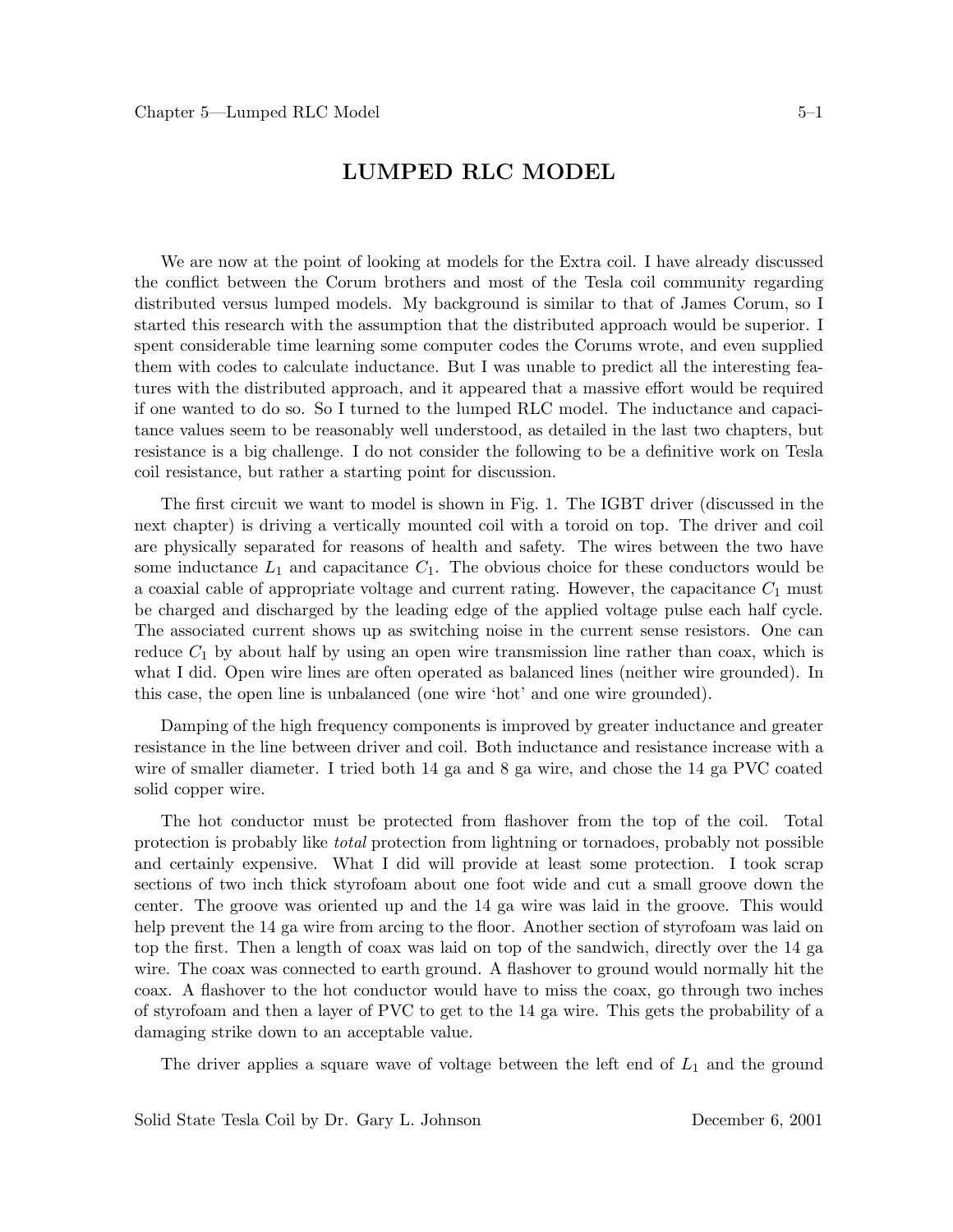

Figure 1: Drive for Tesla Coil

plane of the Tesla coil. This square wave is composed of an infinite series of cosinusoids, the fundamental and all odd harmonics. The peak value of the fundamental is  $4/\pi$  times the dc supply voltage. That is, if  $V_{dc} = 500$  V, then the instantaneous voltage of the fundamental is  $v_i = 637 \cos \omega t$ . The first three terms of the Fourier series are

$$
f(t) = \frac{4}{\pi} [\cos \omega t - \frac{1}{3} \cos 3\omega t + \frac{1}{5} \cos 5\omega t + \cdots]
$$
 (1)

The harmonics of the exciting wave will drive higher order resonances of the Tesla coil, if these resonances are harmonically related. It appears, at least for the coils I have built, that any higher order resonances are not exact multiples of the fundamental frequency. That is, I apply a square wave of voltage to the feed point, and observe a current that looks sinusoidal at the fundamental frequency. The lumped RLC model automatically excludes higher order resonances, so if they are of significance, we must use a distributed model to describe them. My feeling at the time of this writing is that higher order resonances are not a problem, at least not enough of a problem to exclude the use of the lumped model.

# **1 The RLC Model**

The simplest model that can be proposed for the Extra coil is the series RLC circuit shown in Fig. 2. The inductance  $L_2$  is given by Wheeler's formula. It can also be calculated from first principles [2] using elliptic integrals and a computer. The two methods typically agree within one percent. It can be measured to the same accuracy with a hand-held inductance meter. The only thing that changes its value is significant amounts of ferromagnetic materials inside or near the coil. These are avoided because of high losses. The inductance does not change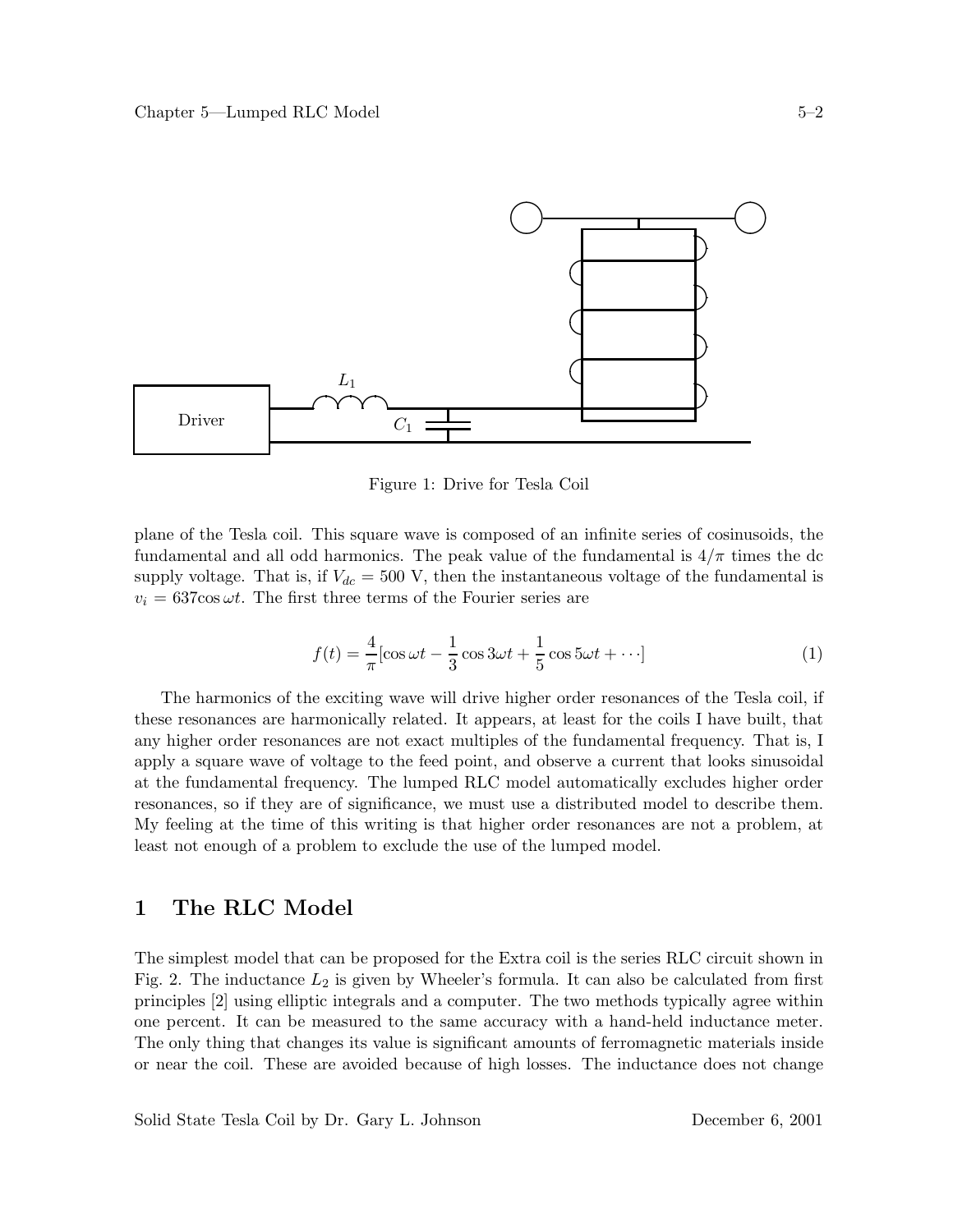with frequency or when sparks occur. If everything about a Tesla coil were as well behaved as the inductance, modeling would be easy.



Figure 2: Tesla Coil with Series Resonant LC Circuit

The capacitance  $C_2$  is the modified sum of the capacitance of the coil itself, as given by Medhurst, and the isotropic capacitance of the toroid. The toroid and the coil shield each other, so the effective capacitance is always less than the sum of the Medhurst capacitance and the toroid capacitance. There should be a simple empirical formula to calculate  $C_2$ , given the Medhurst and toroid capacitances, but I do not know what it is.  $C_2$  can be calculated numerically using Gauss's Law. Terry Fritz has written a program to do this. If one is careful about measuring and entering all the dimensions and the locations of grounded surfaces, one should get a value for  $C_2$  well within 5% of the correct value. Of course,  $C_2$  increases when the spark occurs due to the size of the toroid becoming effectively larger. This lowers the frequency of operation while the spark is present.

There is really no way to directly measure  $C_2$ .  $C_2$  is in the range of tens of pF, the same range as the leads of a capacitance meter. The presence of a meter and operator will change the capacitance of the coil. One can measure  $L_2$  and the resonant frequency and then calculate  $C_2$  from these measured values.

If only a crude approximation is desired, one can use the Medhurst capacitance plus 75% of the isotropic toroid capacitance for  $C_2$ . Since resonant frequency is related to the square root of capacitance, a 20% error in capacitance results in only a 10% error in frequency, which is sometimes close enough.

Now we come to the third element of the model,  $R_{TC}$ . This is the input impedance of the coil at resonance. We have seen that we can readily get a value for  $L_2$  to within 1%, and a value for  $C_2$  to within 5% with a little more work. Or we can measure frequency and calculate  $C_2$  to within one or two percent. But  $R_{TC}$  is another story, as I have mentioned. For now, let us assume we have an appropriate value for  $R_{TC}$  and explore the features of the model.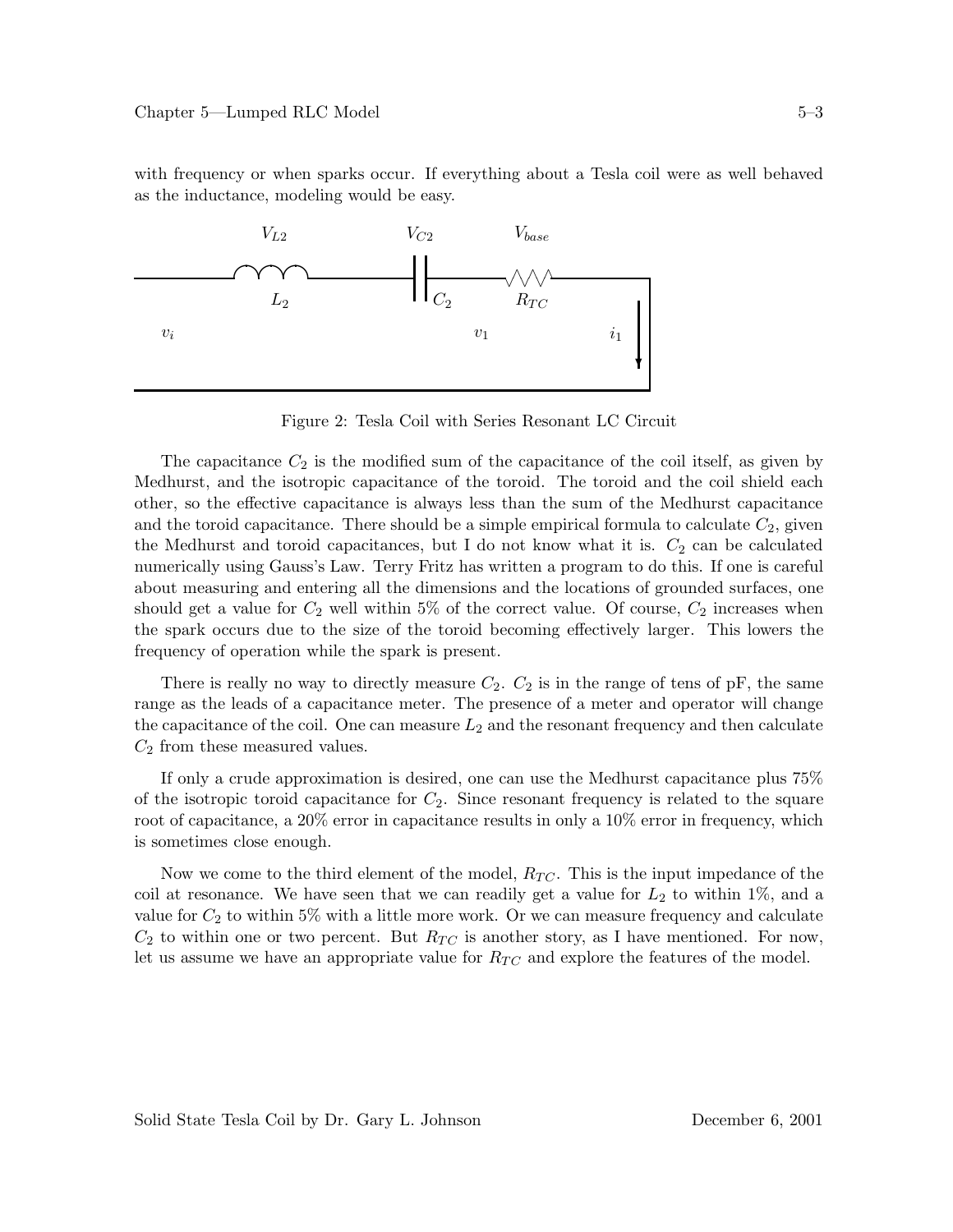#### **RLC Circuit With Sinusoidal Source**

We have seen that a square wave can be decomposed into a sine wave (or cosine wave) of fundamental frequency plus an infinite series of harmonics. If the harmonics do not have much effect upon operation, we can safely model the square wave as a sine wave of the same frequency, at least for some purposes. For brevity, we will call the three circuit elements just  $R, L, \text{ and } C, \text{ and redraw the circuit slightly as shown in Fig. 3. If only a single frequency sine.}$ wave is present, we can use phasor analysis. The input phasor voltage **V<sup>1</sup>** drives a current **I<sup>1</sup>** through the circuit. By Kirchhoff's Law,

$$
\mathbf{V}_1 = \mathbf{V}_L + \mathbf{V}_C + \mathbf{V}_R \tag{2}
$$



Figure 3: Series Resonant LC Circuit

Using Ohm's Law in phasor form gives

$$
\mathbf{V}_1 = \mathbf{I}_1 \mathbf{Z} = \mathbf{I}_1 (j\omega L + \frac{1}{j\omega C} + R) \tag{3}
$$

The voltage across the inductor leads the current through the inductor by 90*o*, while the voltage across the capacitor lags the current by 90*o*. The two voltages tend to cancel each other, and actually do cancel at the resonant frequency  $\omega_0$ , as defined by

$$
\omega_0 L = \frac{1}{\omega_0 C} \tag{4}
$$

We then solve for the resonant frequency in radians per second as

$$
\omega_0 = \frac{1}{\sqrt{LC}}\tag{5}
$$

The resonant frequency in Hertz is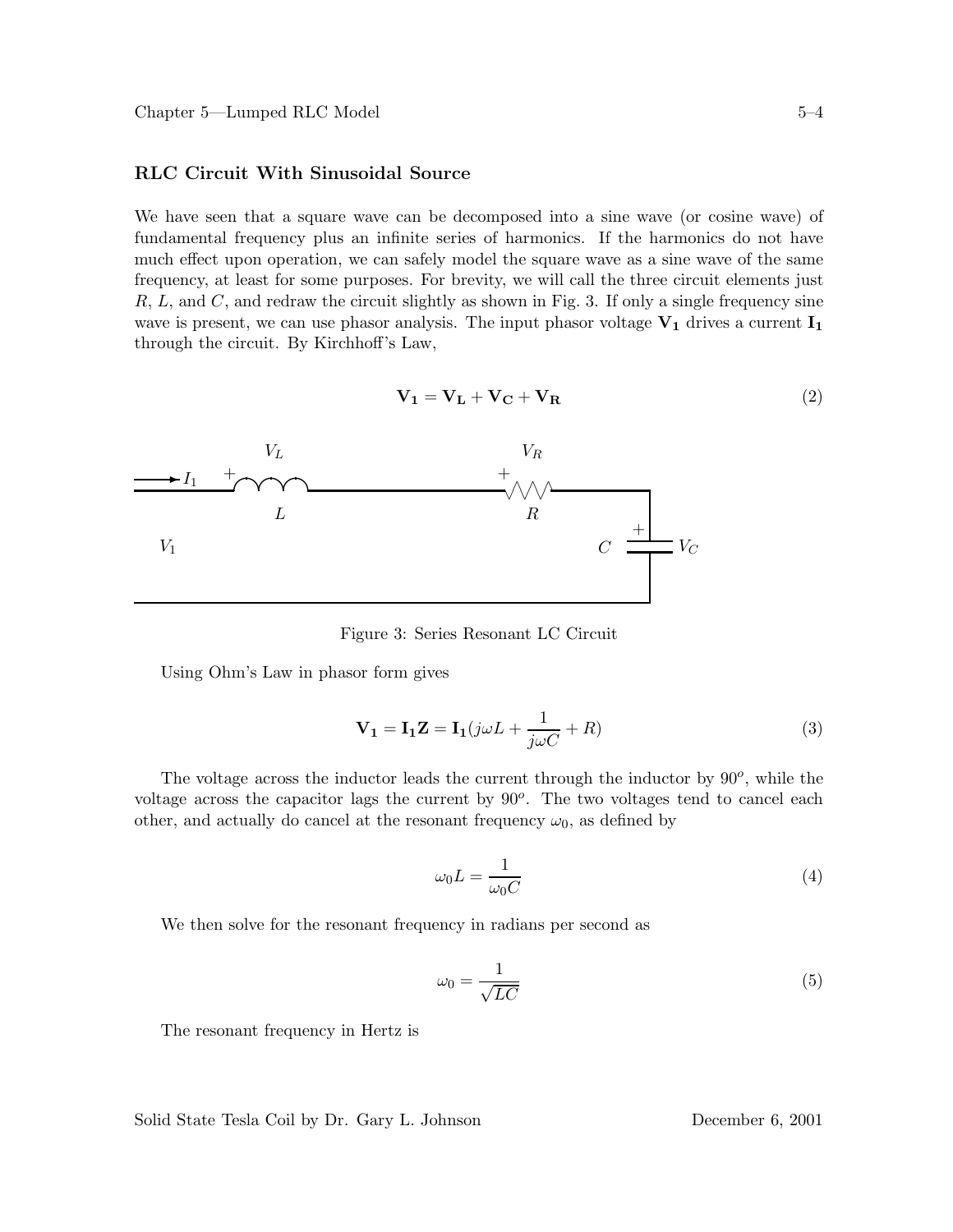$$
f_0 = \frac{1}{2\pi\sqrt{LC}}\tag{6}
$$

The series impedance, expressed as a phasor, is

$$
\mathbf{Z} = Z \angle \phi = R + j \left( \omega L - \frac{1}{\omega C} \right) \tag{7}
$$

where

$$
Z = \sqrt{R^2 + \left(\omega L - \frac{1}{\omega C}\right)^2} \tag{8}
$$

and

$$
\phi = \arctan \frac{\omega L - (1/\omega C)}{R}
$$
\n(9)

At resonance,  $\mathbf{Z} = R$ , a real number, so the input current  $\mathbf{I}_1$  is in phase with the input voltage  $V_1$ . This means that the voltage  $V_C$  will lag the input voltage  $V_1$  by 90<sup>o</sup>. We will say more about this in a moment.

The bandwidth of the series circuit is defined as the range of frequencies in which the amplitude of the current is equal to or greater than  $1/\sqrt{2}$  times the maximum amplitude. This current produces a heating effect of half the maximum value, so the frequencies at the bandwidth limits are called the half-power frequencies  $\omega_1$  and  $\omega_2$ . With a little algebra, the bandwidth is shown to be

$$
\beta = \omega_2 - \omega_1 = \frac{R}{L} \tag{10}
$$

The quality factor Q is defined as the ratio of the resonant frequency to the bandwidth, so for the series circuit we have

$$
Q = \frac{\omega_0}{\beta} = \frac{\omega_0 L}{R} = \frac{1}{\omega_0 CR} = \frac{1}{R} \sqrt{\frac{L}{C}}
$$
\n(11)

The amplitude of the voltage across either the inductor or the capacitor at the resonant frequency  $\omega_0$  is Q times the amplitude of the source voltage.

The above is standard Circuit Theory I. We see that to get a large voltage in our Tesla coil that it needs to be high  $Q$ , having large L and/or small R. With this model, a space wound coil of 14 gauge wire (called 14S) that I use for testing would have a  $Q$  of about 500. The inductance is about 17 mH, the resonant frequency is 160 kHz, and the input impedance  $R_{TC}$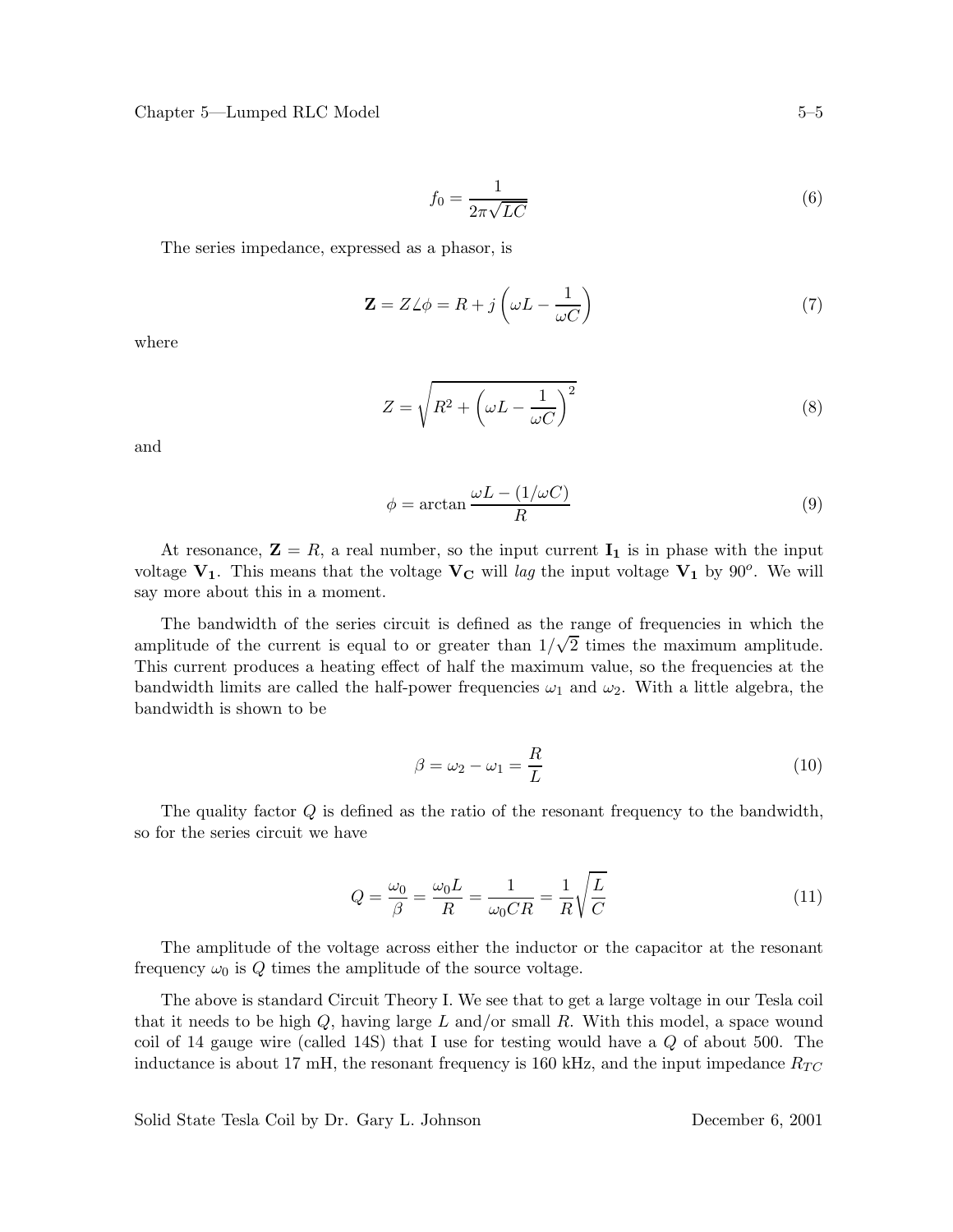is about 25  $\Omega$ . If I apply a sinusoidal source voltage with an rms value of 1000 V, the voltage across the inductance should rise to 500,000 V. The voltage does not actually reach this value because a spark occurs first, but if the toroid were large enough and smooth enough, it should reach this voltage.

The RLC model predicts such a voltage, but how do we check the model for validity? Does the Tesla coil toroid actually reach 500 kV? If we try to measure the toroid voltage directly, we have to attach some sort of probe, which must have some capacitance and resistance. The probe capacitance lowers the resonant frequency. At least part of  $R_{TC}$  is frequency dependent. The probe may have frequency dependence as well. We can measure the toroid voltage with the new  $Q$  and new  $R_{TC}$  but we cannot be positive about the toroid voltage when the probe is removed.

I have spent considerable effort to measure the toroid voltage with a battery operated, fiber optic coupled, electric field probe. Results are very repeatable and show some interesting features, but there is always the question about absolute calibration. To calibrate the electric field probe, I have to connect a voltmeter to the toroid at some point. In addition to changing the resonant frequency and  $R_{TC}$ , the voltmeter probe will also change the electric field pattern.

So we agree that we cannot measure the toroid voltage to within 1%. But what is a reasonable estimate of the accuracy of measurement? I would estimate that the uncertainty of the absolute value of toroid voltage is about 10%, almost certainly no worse than 20%. I used to say that such an accuracy was close enough for government work, but such a statement would be politically incorrect today. Actually, I quit using the phrase after my uncle, a long time employee of the Corps of Engineers, became angry when I said it.

Sparks are a statistical phenomena, anyhow. Even when the toroid voltage is accurately known, say in a Marx generator, there is uncertainty about whether the spark will occur and about how long it will be. One voltage may produce a spark one time out of ten, and a higher voltage may see a spark nine times out of ten. These two voltages may easily differ by more than 10%. So if I know the toroid voltage to within 10%, it should be quite adequate.

Another way of estimating the toroid voltage is to observe the spark length and multiply by some constant. Two polished brass spheres separated by one cm will break down in dry air at 30 kV. So, the assumption goes, if we have a 10 cm spark from toroid to air, the toroid voltage must have been 300 kV. This is one of those great ideas that just do not work in practice. One of the main problems is that spark length is a nonlinear function of voltage. Once a spark is started, it does not take as much voltage to keep it going.

An example of the error involved is given by the following: I was applying a square wave of voltage with an rms value of about  $1200$  V to the Tesla coil. With a  $Q$  of 500, the maximum possible toroid voltage would be 600 kV. Sparks were occurring at lower voltages, probably not over 500 kV. I observed a spark 143 cm long to a ground rod. Using 30 kv/cm would predict a toroid voltage of 4350 kV, about a factor of nine too high. This technique certainly gives one the satisfaction of claiming big voltages, but doesn't have much relation to reality. One could scale the constant down to say 3 kV/cm and be closer to the true value, but the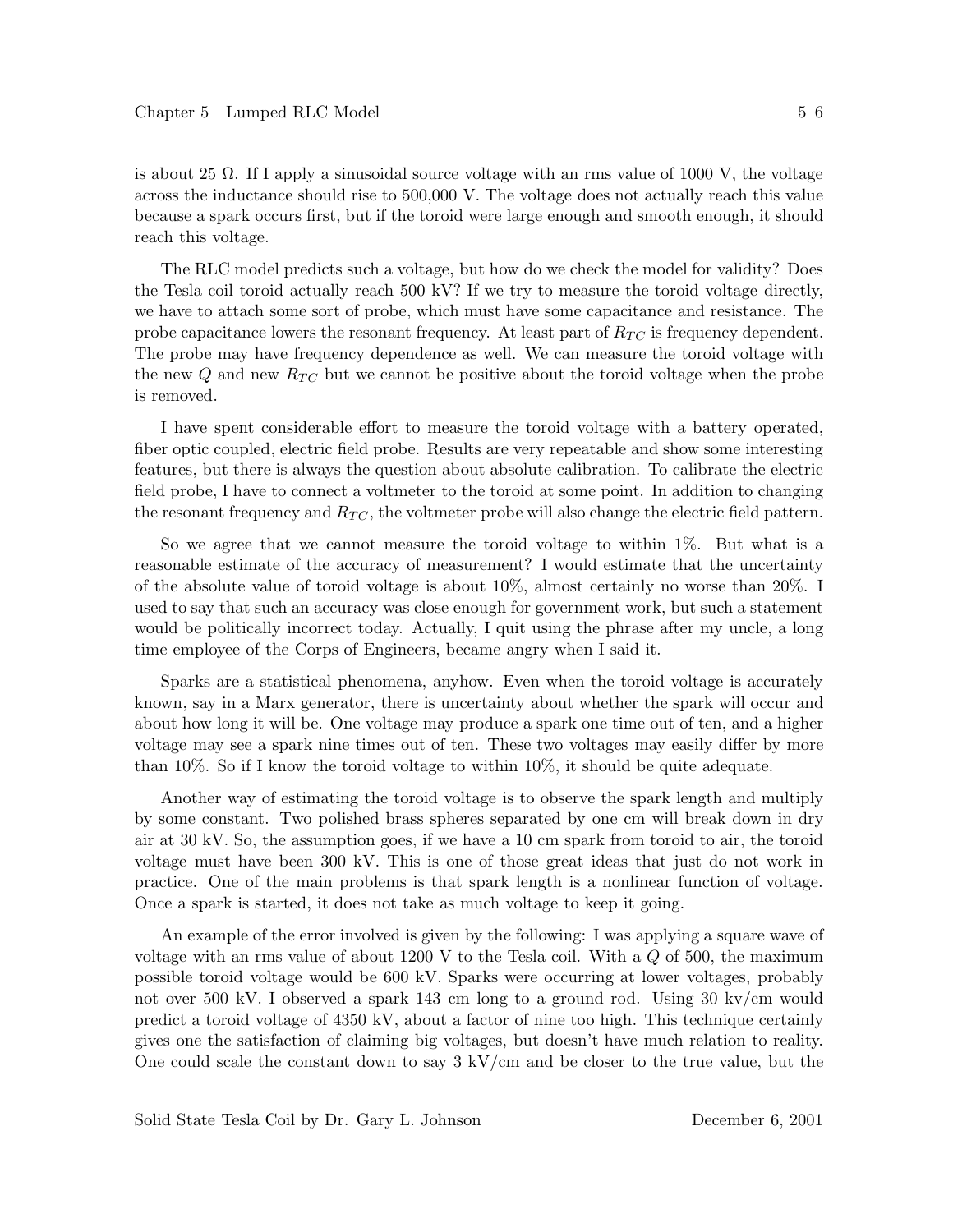nonlinearity of the spark keeps this from being very good either. Measuring the electric field with a fiber optic coupled probe should get much better results for the toroid voltage than the technique of multiplying by a constant.

Anyhow, I believe the RLC model does a reasonable job of predicting the toroid voltage before breakout, to within perhaps 10 to 20% of the 'correct' value. The streamer adds resistance to the system, which lowers Q and toroid voltage. The model and experimental results seem to be in reasonable agreement on these features.

#### **RLC Circuit With Square Wave Source**

The sinusoidal steady state analysis of the previous section does not tell us how the input current builds up when voltage is applied. For that we need to go back to the time domain. We will use the actual square wave input voltage and ignore the resistance for the first few cycles. Until the current builds up, the voltage across the resistor will be much smaller than the voltage across either the inductor or capacitor, so this is not a bad approximation.

The input voltage  $v_i$  is equal to  $V_d$  the first half cycle and  $-V_d$  the second half cycle. The current everywhere in the circuit is i and the capacitor voltage is  $v_c$ . The initial current is  $I_0$ and the initial capacitor voltage is  $V_{c0}$ . Kirchhoff's voltage law is

$$
L\frac{di}{dt} + v_c = V_d \tag{12}
$$

The component equation for the capacitor is

$$
C\frac{dv_c}{dt} = i\tag{13}
$$

The solution of this set of equations for  $t \geq t_0$  is as follows:

$$
i(t) = I_0 \cos \omega_0 (t - t_0) + \frac{V_d - V_{c0}}{Z_0} \sin \omega_0 (t - t_0)
$$
\n(14)

and

$$
v_c(t) = V_d - (V_d - V_{c0}) \cos \omega_0 (t - t_0) + Z_0 I_0 \sin \omega_0 (t - t_0)
$$
\n(15)

where the angular resonance frequency  $\omega_0$  is

$$
\omega_0 = 2\pi f_0 = \frac{1}{\sqrt{LC}}\tag{16}
$$

and the characteristic impedance (sometimes called the surge impedance)  $Z_0$  is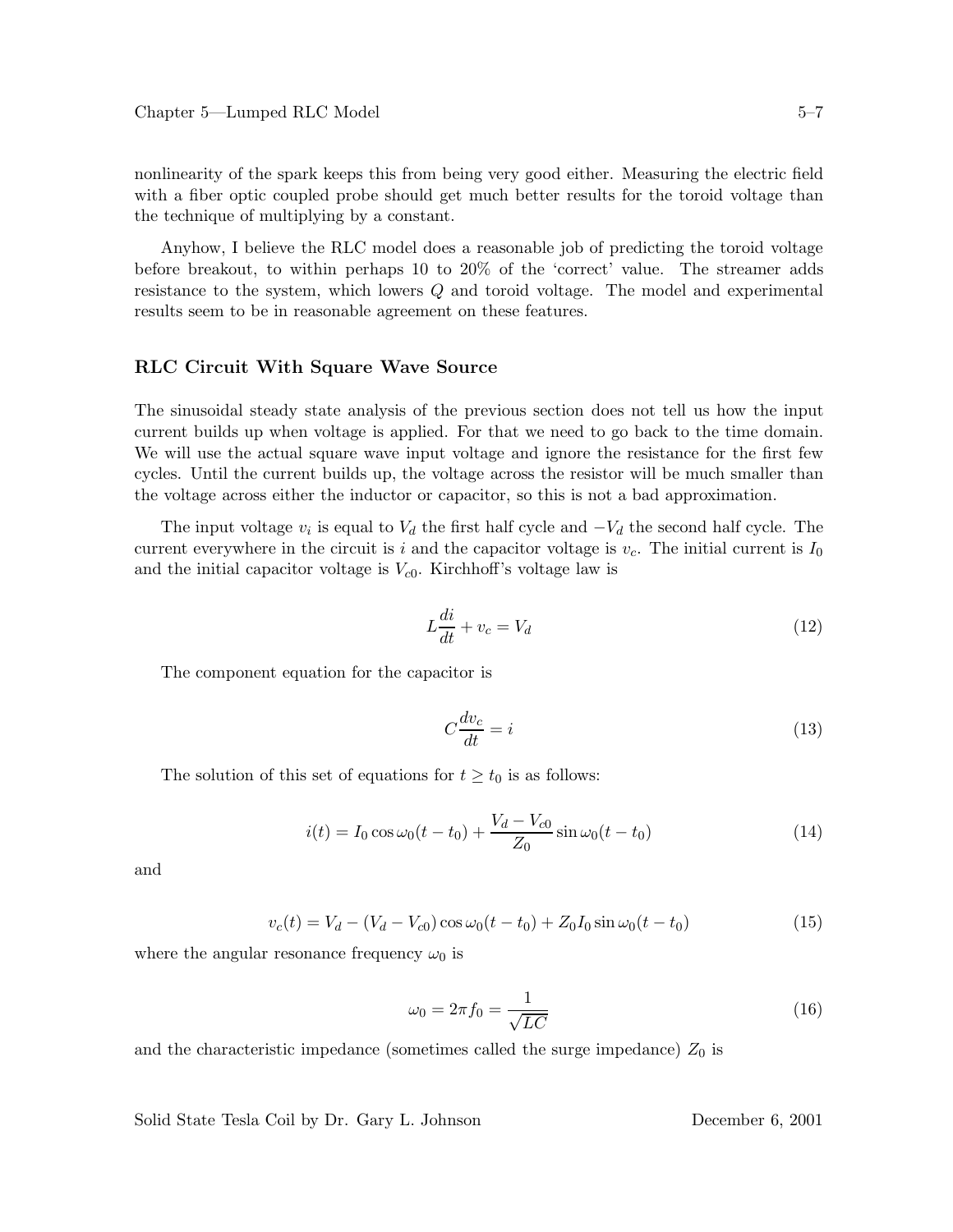$$
Z_0 = \sqrt{\frac{L}{C}} \quad \Omega \tag{17}
$$

We assume we are operating at resonance,  $\omega_0$  of the applied square wave  $=\omega_0$  of the RLC circuit. The time axis is selected so  $t_0 = 0$  and  $t = 0$  at the start of the square wave. The initial current through L and the initial voltage on  $C$  are both zero. The equations for i and V*<sup>c</sup>* become

$$
i(t) = \frac{V_d}{Z_0} \sin \omega_0 t
$$

and

$$
v_c(t) = V_d - V_d \cos \omega_0 t
$$

The current starts and ends at zero, with a peak value of  $V_d/Z_0$ . The initial current for the next half cycle is zero. Capacitor voltage starts at zero but builds to a value of  $2V<sub>d</sub>$ , which is the initial value for the next half cycle. Waveforms are shown in Fig 4.

For the second half cycle, the applied voltage is  $-V_d$ . The starting time  $t_0$  is half the period of the square wave. The current is

$$
i(t) = \frac{-V_d - 2V_d}{Z_0} \sin \omega_0 (t - t_0)
$$

and the capacitor voltage is

$$
v_c(t) = -V_d - (-V_d - 2V_d)\cos\omega_0(t - t_0)
$$

The current starts and ends at zero, but this half cycle it reaches a peak value of  $-3V_d/Z_0$ . The factor  $t - t_0$  starts at zero at the beginning of the second half cycle so the cos function starts at  $+1$  and goes to  $-1$ . The capacitor voltage starts at  $2V_d$ , as it must, and ends at  $-4V_d$ , which is the initial capacitor voltage for the third half cycle.

One can continue on with this solution process as long as desired. The peaks for current are  $V_d/Z_0$ ,  $-3V_d/Z_0$ ,  $+5V_d/Z_0$ ,  $-7V_d/Z_0$ , etc., occurring at the midpoints of each half cycle. The peaks for capacitor voltage are  $2V_d$ ,  $-4V_d$ ,  $6V_d$ ,  $-8V_d$ , etc., occurring at the ends of each half cycle. The capacitor voltage lags the current waveform by 90*o*, the standard relationship between voltage across and current through a capacitor.

This suggests one way of measuring  $Z_0$  without measuring the resonant frequency. We apply a half cycle of voltage (actually somewhere between one third and two thirds of a cycle), and measure the peak current. The problem is that the peak current during the first half cycle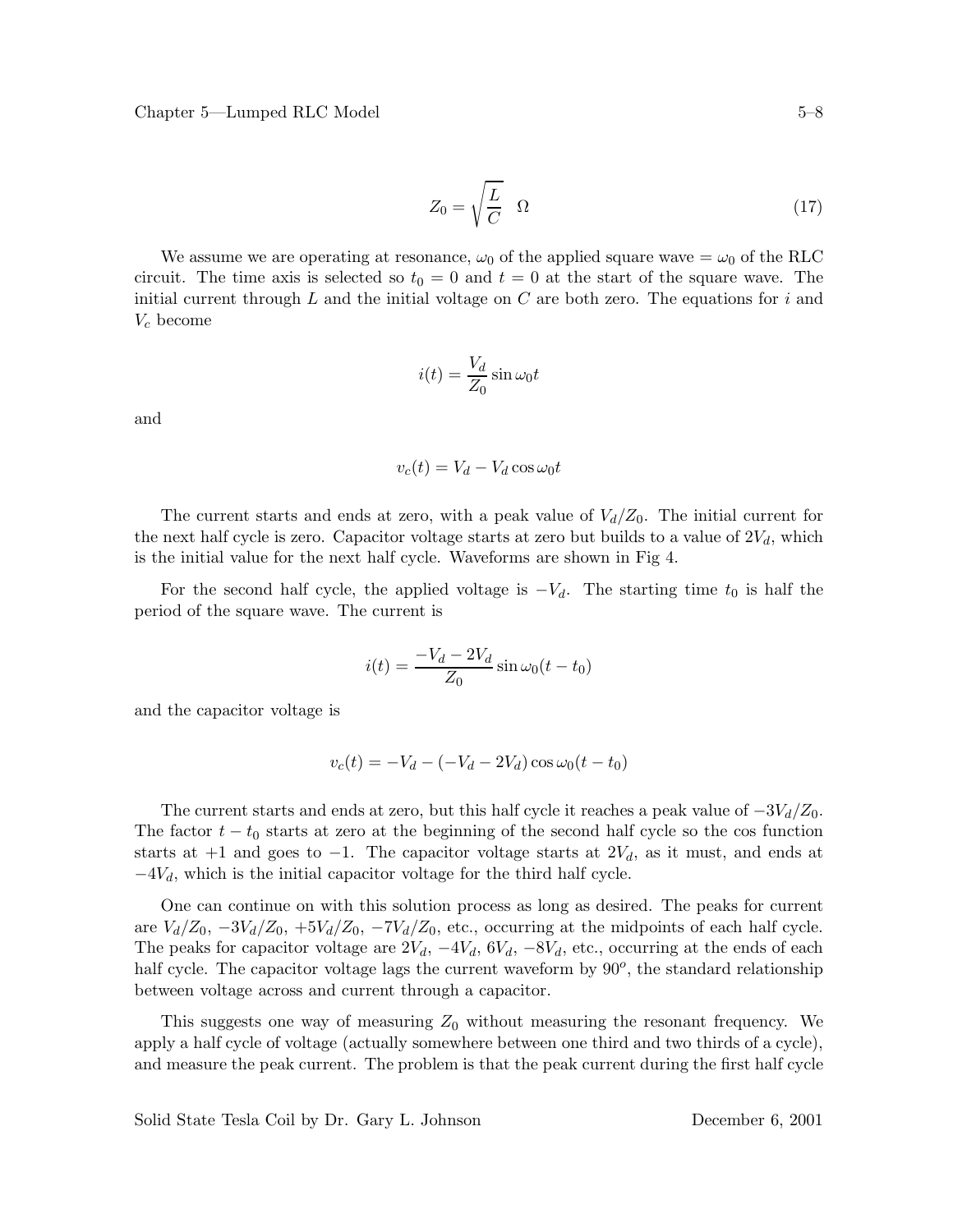

Figure 4: First Two Cycles of Current and Capacitor Voltage in RLC Circuit

may be much smaller than the charging current of the transmission line to the Tesla coil, which would mask the desired effect. Since the toroid voltage is only double the input voltage after the first half cycle, and electric fields are small, we might be able to put a fiber optic coupled pulse generator right at the input terminals of the Tesla coil, and minimize the effects of stray capacitance. On the other hand we could very well discover that the distributed capacitance effects will always mask the desired measurement.

As mentioned earlier, these waves will not increase forever, but will asymptotically approach values controlled by the circuit resistance, (if a spark does not occur first). At steady state we will see the relationships found in the previous section.

### Phase Shift, Input to Toroid

One interesting issue is the amount of phase shift from bottom to top of a Tesla coil. There are strongly stated opinions among Tesla coilers as to what this shift is, or should be. Some believe the phase shift is zero. I believe the toroid voltage (with respect to ground) lags the input voltage (also measured with respect to ground) by  $90^{\circ}$ . On one occasion I calibrated the various phase shifts in my instruments (described in the following) and arrived at a phase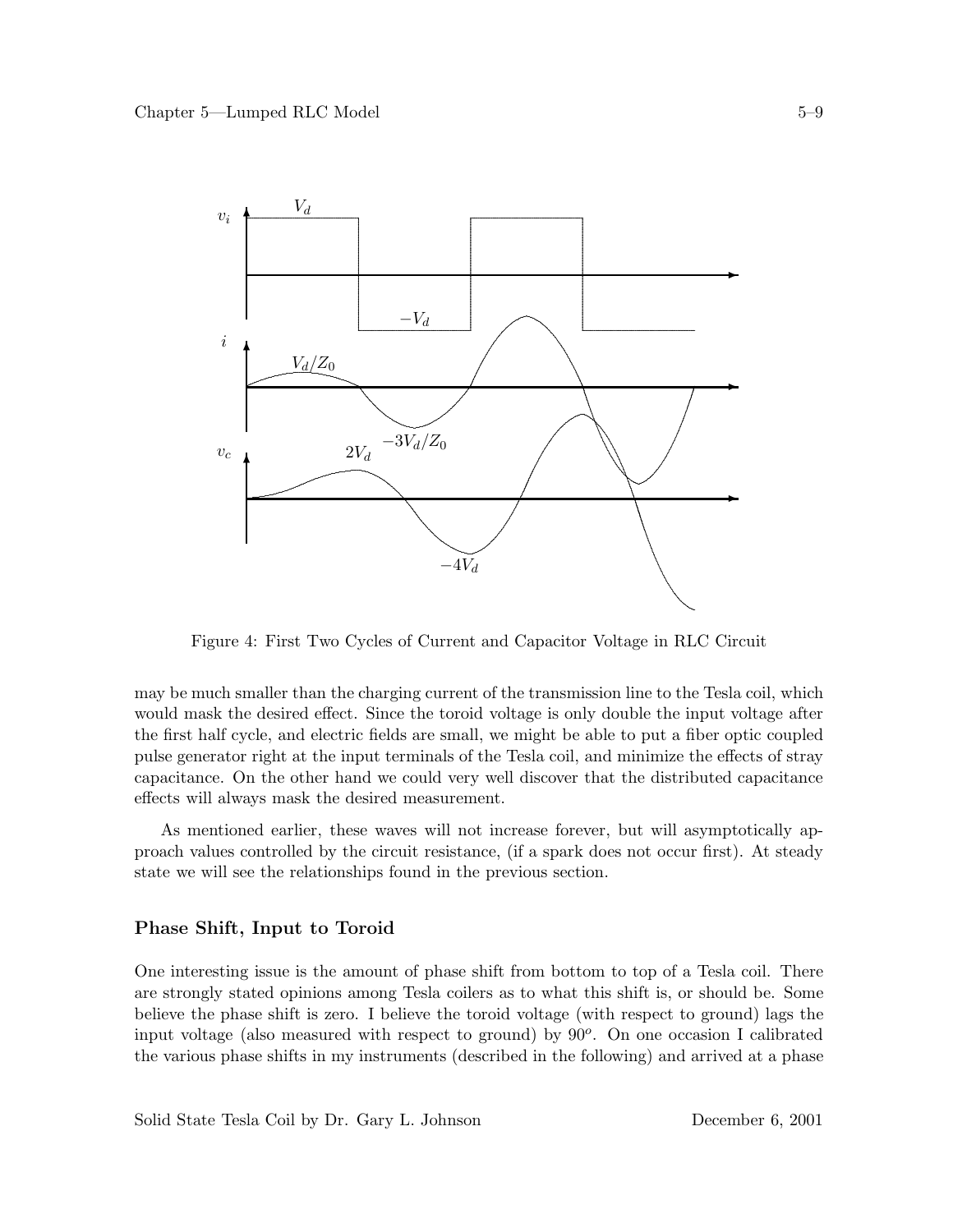shift of 94*<sup>o</sup>* from base to toroid. This fits the RLC model well within experimental error.

There are several different ways of thinking about the phase shift, some quite detailed and prone to error. Any of us can get sloppy on notation and make such an error. So I will try to be precise.

Earlier in the chapter I showed that current is in phase with the input voltage for the lumped RLC model at resonance. The model predicts that the toroid voltage will lag the input voltage by 90*o*. One concern here is that part of the total capacitance is internal to the coil, which confuses the computation of the toroid voltage magnitude. However, if the current entering the toroid is in phase with the current entering the base of the Tesla coil, as the RLC model requires, then this current flows through a pure capacitance from the toroid to ground. So the *phase* of the toroid voltage would be 90*<sup>o</sup>* behind the base voltage, even if the *magnitude* is in error.

We get the same result if we think of a Tesla coil as a quarter-wave antenna above a ground plane. If the antenna impedance matches the transmission line impedance (quite possible) then only a traveling wave exists on the line. The output of a quarter-wave section of transmission line always lags the input by 90*o*, and likewise the top of a quarter-wave vertical antenna with respect to the base. The Tesla coil is not the same as a quarter-wave whip antenna because of the mutual inductance and mutual capacitance, but I think this is not adequate to change the phase shift from 90*<sup>o</sup>* to zero.

But how does one actually measure the phase shift? A well done measurement can be more convincing that a basket of theoretical arguments. As discussed earlier, the presence of a probe presents some serious problems with loading the coil and affecting both magnitude and phase. It appears that the next best thing to having a physical probe attached to the toroid is to measure the electric field. With adequate calibration, this should answer most of our questions.

Suppose we have our Tesla coil inside a grounded metal building. Some flux lines go up and hit the roof. Some go sideways to the walls. Some go down to the earth. Each flux line (or tube) can be considered to be between a portion of a capacitor plate at Tesla coil voltage and a similar portion at ground potential. That is, the capacitance of the Tesla coil can be thought of as hundreds of sub-capacitors going in all directions, and connected in parallel. If we take one of these sub-capacitors and put an electrode in it, (not at ground or toroid potential), we have just split the capacitor into two series capacitors. Voltages divide across capacitors inversely as the capacitances. The voltage between the electrode and the adjacent surface can be readily measured by a standard electronics circuit if its capacitance is much larger than the value of the sub-capacitor between toroid and ground. The concept for an electrode near ground is shown in Fig. 5.

The electrode can also be mounted on the toroid, with the transmitter inside the toroid. If the electric field is measured at the toroid, it is essential that the electronics be battery powered, and the signal transmitted away from the coil by an optical fiber. It is not as essential if the voltage is measured near ground potential, but is still a good idea. The alternative,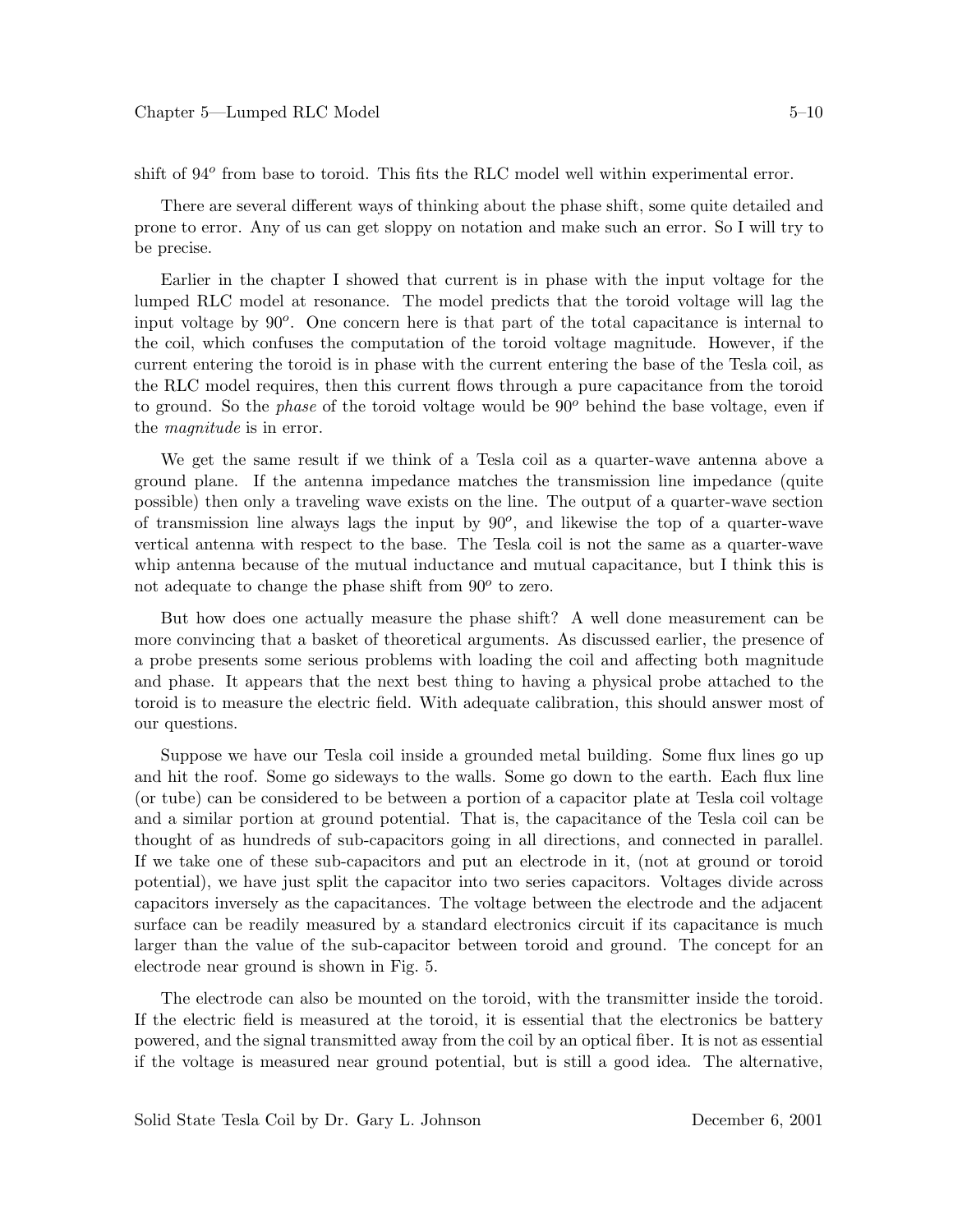

Figure 5: Concept of Electric Field Measurement

a coaxial cable to the electronics, will pick up some of the signal from the Tesla coil on its ground braid. RF on a ground lead can cause erroneous results.

Actually there are four distinct locations where the electric field might be sensed.

- 1. Next to toroid
- 2. At bottom of coil
- 3. At grounded surface above toroid
- 4. At toroid height by grounded wall

Each location has its own advantages and disadvantages. I started experimentation with fiber optic systems by putting the transmitter in the toroid. This has the advantage of being in a high electric field. The electrode can be physically small and/or located close to the toroid. One disadvantage is that a spark at that location could destroy your electronics. Another disadvantage is that the smaller toroids are difficult to modify and do not have enough room for the electronics. A half-spun toroid worked quite well, but the classic toroids did not.

My next attempt was to place the electronics at the bottom of the coil. I put a metal disk at the top of the coil form, about two thirds of the diameter of the secondary, and electrically connected to the toroid. I then put a polyethylene bracket across the bottom of the coil form with a smaller disk facing up. A wire from this disk ran through the bracket and into an aluminum box holding the electronics, which was mounted to the bottom of the bracket. This worked quite well for testing at lower powers. The electric field was strong and was not affected by movement of people or things external to the coil. One concern was that the sensor would 'see' the sides of the coil. The voltage would be lower on the sides but the distance would be smaller, so the influence would be similar. This posed the most problem for looking at the toroid voltage during discharge. The sensor would show a voltage decay lasting for five to ten cycles at discharge. The toroid voltage may have dropped much faster than that, but one could not be sure because the coil sides took a longer time to discharge.

The main problem, however, was the occasional spark from top electrode to the grounded aluminum box through the inside of the coil form. This spark was about twice as long as the sparks to air at that time, hence was a bit of a surprise. On at least one occasion, that spark